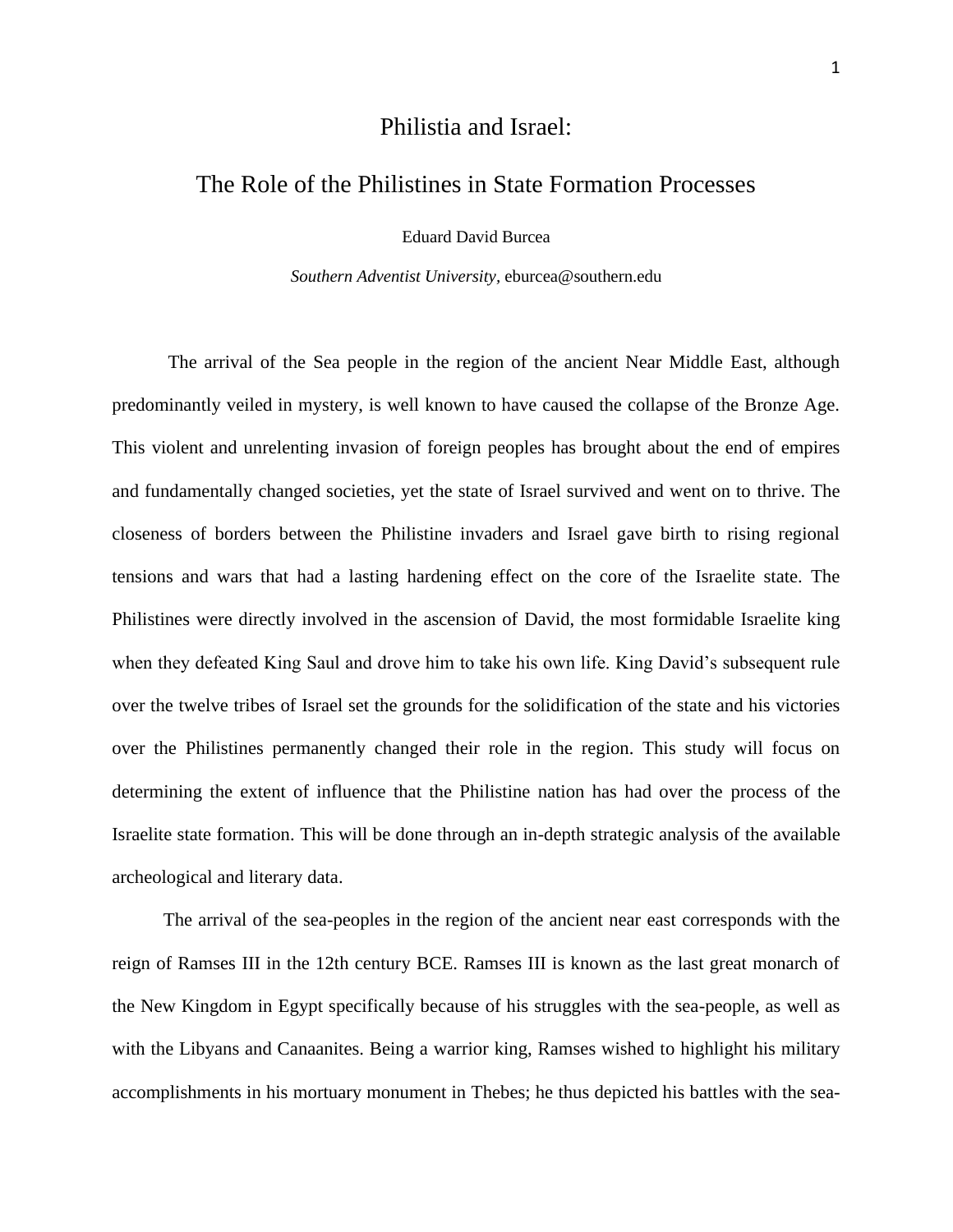peoples on his temple at Medinet Habu, portraying his Egyptian forces as victorious. In this depiction on the northeast outside wall, Ramses is portrayed as being a towering larger-than-life figure that leads and orchestrates the attack on the invaders. He is guided and protected by Horus, the falcon-headed god, and has under his feet, a multitude of subjugated enemies. The scene of the battle itself is typical of Egyptian narratives where they are everlastingly victorious. The Egyptian forces are disciplined, in tight formation and their ships are successfully defeating the invaders and capsizing their boats. Although this depiction does not go into detail on identifying who the invaders were, the Papyrus Harris I which was found at the location of the same temple sheds a light on the identities and names of the so-called sea-peoples. In these records, we are informed of the presence of the Tjekker, Denyen, Sharduna, Weshesh, and Peleset. The Philistines have been identified with the Peleset based on the unmistakable similarities in names. Ramses III describes slewing many invaders and taking them as slaves together with their wives and children. Some of these prisoners are settled by Ramses in cities along the coastal planes of the Levante; this theory is in harmony with later Philistine sites.

 In biblical literature, the Philistines are recorded to have originated from Caphtor; this is made clear in Genesis 10:14, as well as in Jeremiah 47:4 and Amos 9:7. Caphtor has been identified as being the Island of Crete, thus associating the Philistines with the Aegean civilization of the Minoans. Although we have a location of origin from which the invasion commenced, it is still unclear whether the culture of the Philistines can be pinned down or limited to an exact geographical or cultural origin<sup>1</sup>. Rather than one single specific cultural origin, a more mixed and heterogeneous one can be observed. Although Philistine culture shows various elements, all of them remain western in culture. This being in accordance with the

<sup>1</sup> Maeir, Aren M. "Philistine and Israelite Identities: Some Comparative Thoughts." *Die Welt Des Orients* 49, no. 2 (2019): 151-60. Accessed February 23, 2021. doi:10.2307/26899524.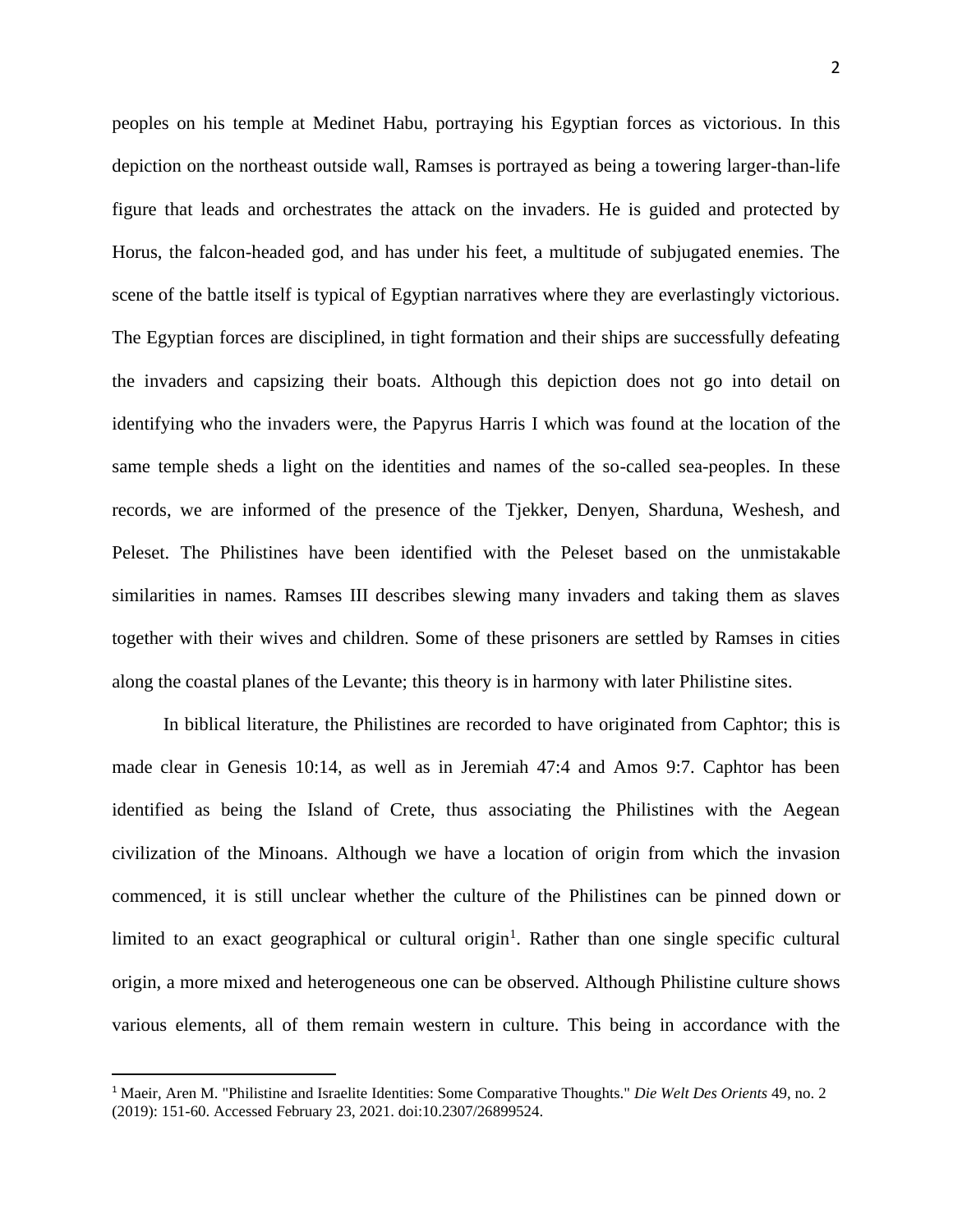vaguer description given by Ramses of the sea-peoples as originating from the northern countries. Artifacts, pottery, and typical Aegean architecture were found in many Philistineoccupied cities as further proof of the link between them and the Aegean world. If the site of Ekron is considered as a specific example, all three aforementioned aspects can be located. A typical Greek megaron temple can be found at Ekron from during the time of the earliest Philistine-occupation of the city. The Ashdoda figurine, an antropomorfas chair, has been excavated in this site; this artifact with feminine features undoubtedly indicates a direct link with other Greek antropomorfas figurines that can be found in the Athens National Museum. Alongside these, a multitude of typical Philistine bichrome pottery can be found at most sites in Philistia. This type of Philistine ware can be identified with the design, motif, and structure of pottery from the Greek world. The causation of this migration of sea-peoples is not fully understood yet, and its origins can only be explained by speculation. Great seismic disturbances, volcanic eruptions, and supposed famines are all valid theories proposed by historians as the reason for the displacement of the sea-peoples. The plain of Philistia is home of the Pentapolis which included Gaza, Ashkelon, Ashdod, Gath, and Ekron.

 The region where the Philistines invaded was already populated by Hebrew Israelites and Canaanites. Both of these peoples had to face times of hostilities with the arrival of these Philistines. Canaanites, initially took the full brunt of the invasion as their cities were closer to the coastline. Canaanite cities like Tel Beth-Shemesh have, in the past, been thought of as a mark of Philistine hegemony due to the apparent abundance of pottery that was found there during the initial excavations at the beginning of the 20th century. The site, in fact, reflects Canaanite resistance on their coastline border against the Philistine attempt at cultural hegemony, rather than Philistine dominance. Archeologists have observed and praised Canaanites' strong cultural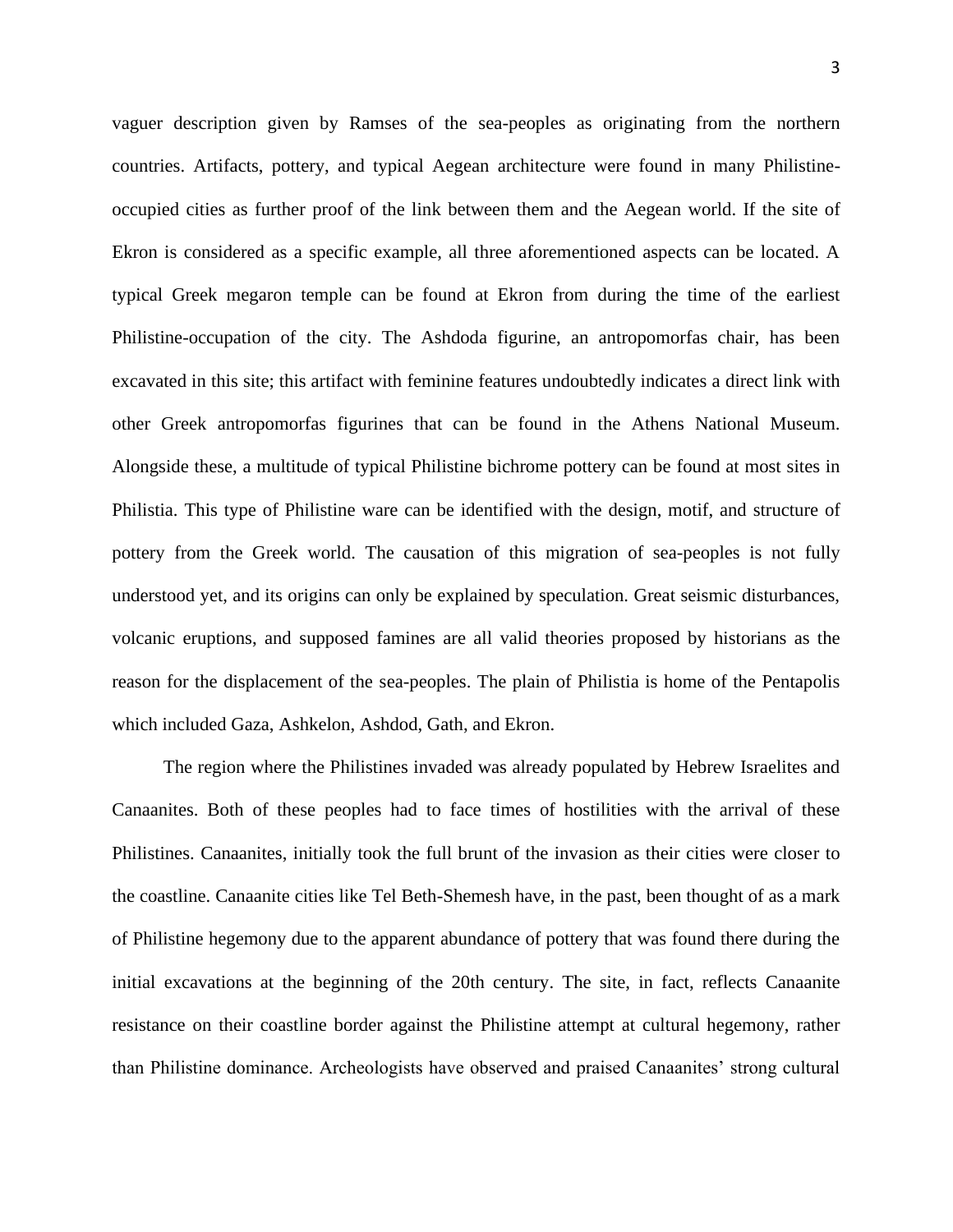continuity. Earlier excavations report from this site have been accused at times of having a research agenda behind some peculiar suggestions where it was supposed that the Beth-Shemesh was inhabited by Israelites and governed by Philistines; this conclusion being drawn to accommodate the biblical claim that Beth-Shemesh was an Israelite border city. Thanks to the earlier excavations, an unfounded archaeological hypothesis was created according to which the site was either directly ruled by the Philistines or at least heavily influenced by their culture. The later excavations in the 1990s yielded a multitude of proof of the Canaanite resistance of Philistine cultural assertiveness. Specific Canaanite pottery models were discovered as well as typical Canaanite oil pressing models and a 12th century BCE alphabetic inscription was discovered at the site. Moreover, the amount of Philistine pottery turned out to be much less than initially estimated. Thus, furthering the idea that the Canaanites put in a great deal of effort to maintain their cultural continuity. Though the site of Beth-Shemesh maintained its cultural integrity for a longer period of time, other Canaanite settlements were not so fortunate. Canaanite cities were destroyed during the invasion of Southern coastal plains. Due to the Philistine settlement process, the coastal Canaanite settlements of Shephelah went from being the most densely populated area in the region to being slowly drained of settlers to a point of total abandonment. The Canaanite rural population of the newly settled Philistine territory was forcibly relocated into the main Philistine urban regions as a way of strengthening their state. Although Philistine dominance was enforced on the conquered Canaanite population, their pressing resistance to cultural change is clear<sup>2</sup>. If a state with such a determined population could not repel the invasion of these sea-peoples, the Israelites could have doubtlessly been in a similar situation soon. Israel bordered this restless new neighbor and it could have been the next victim

<sup>2</sup> Bunimovitz, Shlomo, and Zvi Lederman. "Canaanite Resistance: The Philistines and Beth-Shemesh — A Case Study from Iron Age I." *Bulletin of the American Schools of Oriental Research* 364 (October 2011): 37–51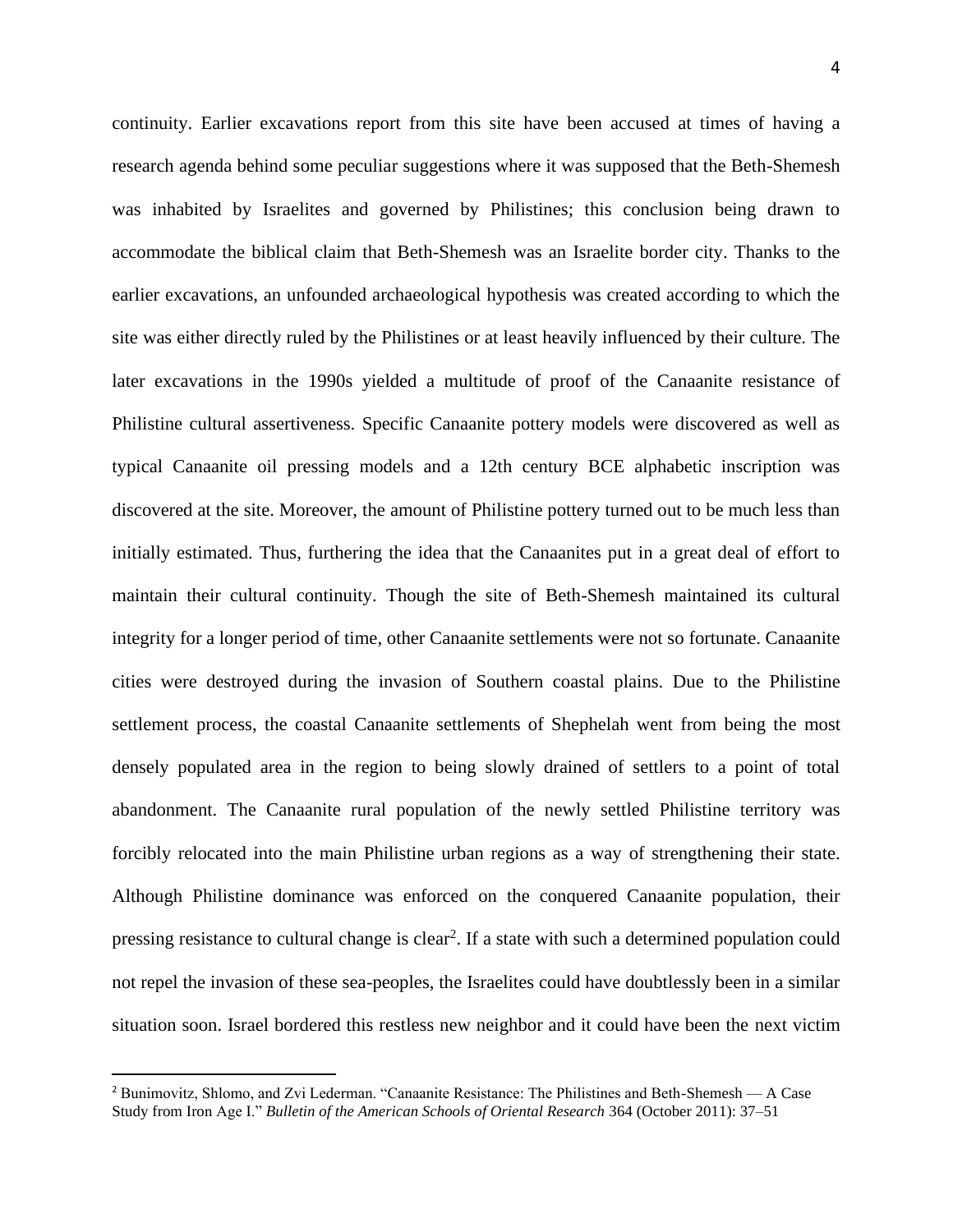of its cultural and geopolitical domination if it did not focus its resources and efforts towards tackling this issue.

 The arrival of the Philistines brought with it innovation, sophistication, and technologies that Israel did not have access to beforehand. In 1 Samuel 13:19-22, it is stated that the Israelites did not have iron technology available to them. They had to go down to Philistia to sharpen their farming utensils and it goes without saying that the Philistines did not wish to share these innovations with their enemies. Later, when Saul lost the battle fought against the Philistines, only his son and he possessed iron weapons, the rest of his soldiers were relegated to outdated late-bronze age equipment which undoubtedly played a significant role in their defeat. The Israelites did not face a simple invading force but rather a sophisticated technologically advanced enemy that was bent on challenging them in all possible ways. This exhausting affair no doubt motivated a great deal of change and mobilization on the Israelite side. A charismatic young leader would have to undertake the task of securing the sovereignty of the state of Israel; David would later have to assume this role.

 During the said battle at the mountain of Gilboa, Saul, after seeing that the tides of the conflict were decisively turning against his forces, resolved to take his own life. Constant conflict with the Philistines had plagued the reign of Saul for a prolonged period of time, and the fact that he perished as a direct result of this conflict, accurately summarizes this period of hostilities. After the Philistines found the lifeless corpse of Saul and his sons, they proceeded to decapitate them and display them on top of the Beit Shean walls. The sight of the defeated king could be observed from many miles around the Jezreel valley and no doubt, this was the Philistine intention. The message sent by the Philistines was clear, the king of Israel is dead, his sons and heirs perished with him, and his kingdom would soon follow. It was under these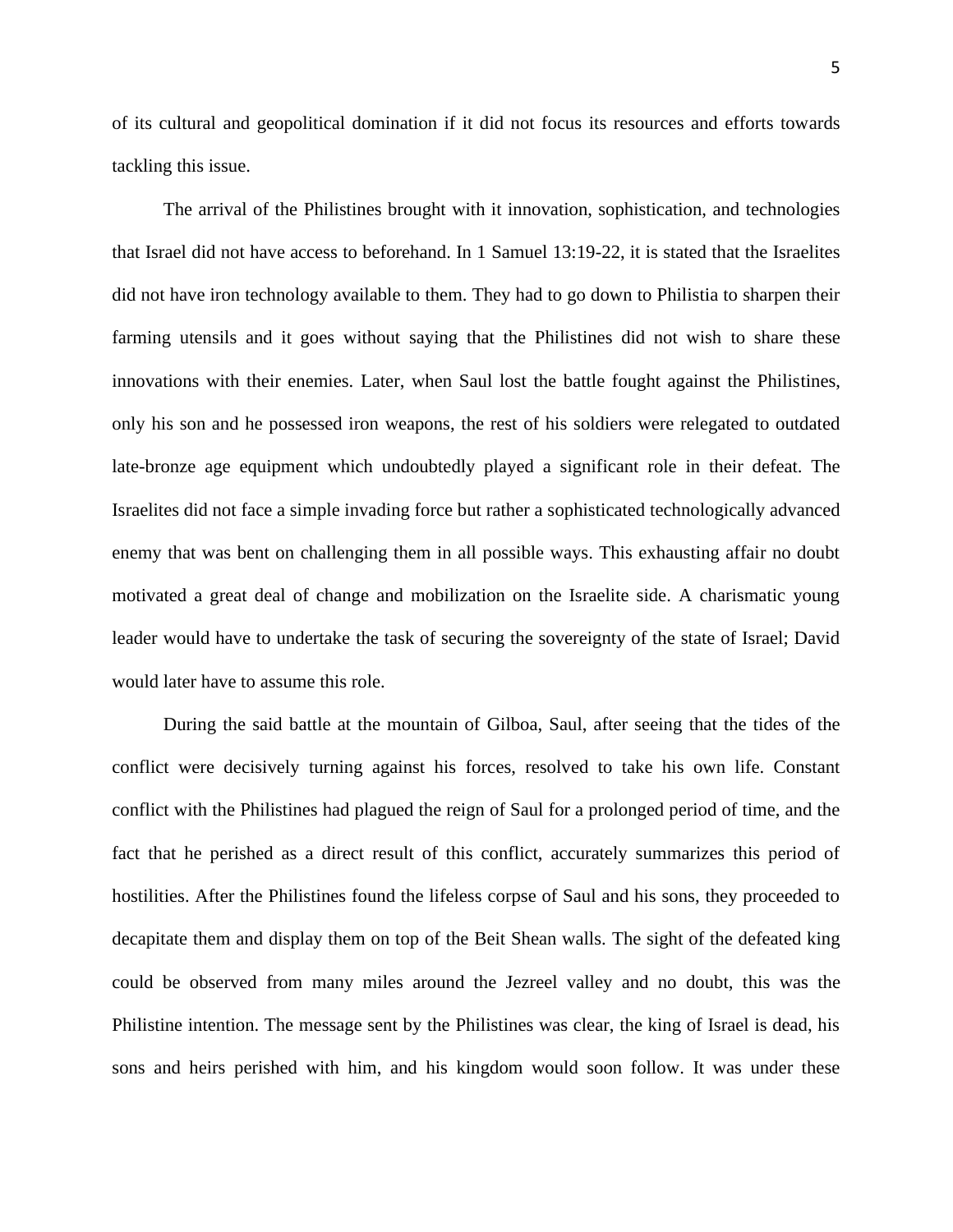desperate circumstances that David ascended to the throne of Israel. As king, David decided not to confront the Philistines immediately, but rather take a detour and capture Jerusalem. Then David moved against the advancing Philistine army and defeated them, slaughtering the last of them at a location with poplar trees. Soon, David would go on and conquer the regions of Canaan and subjugate them. With the Philistines pacified and because this would only last for a certain period of time, David turned his attention to building the state and uniting the tribes together under a stable government.

## Resources:

- Ben-Dor, Evian S. "The Battles between Ramesses III and the 'Sea-Peoples.'" *Zeitschrift für Ägyptische Sprache und Altertumskunde* 143, no. 2 (2016): 151–68.<https://doi.org/> 10.1515/zaes-2016-0010.
- Bunimovitz, Shlomo, and Zvi Lederman. "Canaanite Resistance: The Philistines and Beth-Shemesh— A Case Study from Iron Age I." *Bulletin of the American Schools of Oriental Research* 364 (October 2011): 37–51. [https://doi.org/10.5615/bullamerschoorie.364.0037.](https://doi.org/10.5615/bullamerschoorie.364.0037)
- Bunimovitz, Shlomo, and Zvi Lederman. "A Border Case: Beth-Shemesh and the Rise of Ancient Israel." *ISRAEL IN TRANSITION* 1 (2007): 21–31.
- Bunimovitz, Shlomo, and Zvi Lederman. "Iron Age Iron: From Invention to Innovation." *Studies in Mediterranean Archaeology: Fifty Years On* 137 (2012):103–12.
- Faust, Avraham. "From Regional Power to Peaceful Neighbour: Philistia in the Iron I—II Transition." *Israel Exploration Journal* 63, no. 2 (2013): 174-204. Accessed February 23, 2021[. http://www.jstor.org/stable/43855894.](http://www.jstor.org/stable/43855894)
- Faust, Avraham, and Hayah Katz. "Philistines, Israelites And Canaanites In The Southern Trough Valley During The Iron Age I." *Ägypten Und Levante / Egypt and the Levant* 21 (2011): 231-47. Accessed February 23, 2021. http://www.jstor.org/stable/23789405.
- Gitin, Seymour, and Shmuel Aḥituv. "Two New Cultic Inscriptions from Seventh-Century B.C.E. Ekron." *Marbeh Ḥokmah*, 2015, 221–27.